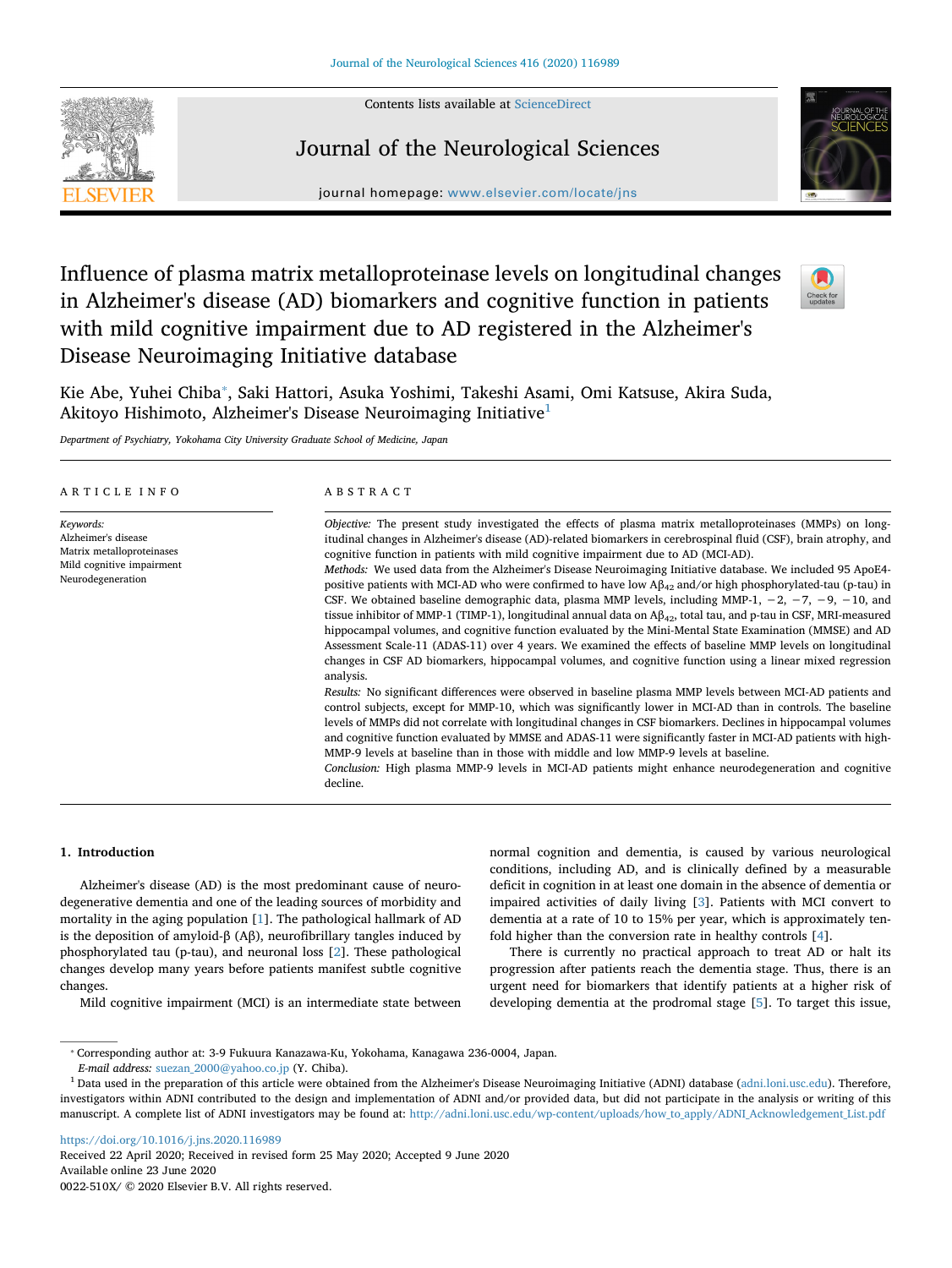the Alzheimer's Disease Neuroimaging Initiative (ADNI), a longitudinal and worldwide multisite observational study, was launched in 2003. ADNI data is open to the public to validate AD-related biomarkers in MCI [\[6\]](#page-6-5).

Matrix metalloproteinases (MMPs) are attracting attention as novel AD-related biomarkers. There is increasing evidence to indicate that MMPs play important, but complex, roles in the regulation of diverse biological processes under normal and pathological conditions, including embryonic development, inflammatory diseases, cancer, and neurodegenerative diseases, including AD [\[7,](#page-6-6)[8](#page-6-7)]. MMPs are calciumdependent zinc-containing endopeptidases, several of which are expressed in neurons and glial cells. MMPs constitute a family of at least 28 MMPs, which may be divided into six subgroups: gelatinases (such as MMP-2 and -9), stromelysins (such as MMP-3 and -10), collagenases (such as MMP-1), membrane-type MMPs (such as MT-MMP-1), matrilysines (such as MMP-7), and other uncategorized MMPs (such as MMP-12 and -19). They cleave and remodel the extracellular matrix to regulate many signaling and homeostatic systems that range from tissue morphogenesis to wound healing. Many molecules, including proteinases, growth factors, cytokines, and cell surface receptors, function as substrates for MMPs, and their activities are influenced by the induction of transcription by inflammatory mediators and through posttranslational modifications by free radicals or cytokines. Some MMPs are also suppressed by inhibitory proteins, such as tissue inhibitors of metalloproteinases (TIMPs). For example, TIMP-1, a well-known TIMP, has been shown to inhibit MMP-9 activity [\[9\]](#page-6-8).

MMP-2, -3, and -9 have been examined in detail in the field of AD. The levels of these MMPs were shown to be elevated in the plasma and postmortem brain tissue of AD patients [\[10](#page-6-9),[11](#page-6-10)]. Previous studies demonstrated that MMP-2 and -9 were induced by A $\beta$  [\[12](#page-6-11),[13\]](#page-6-12), and tau is a common substrate of MMP-3 and -9 [[14\]](#page-6-13). These findings suggest a close relationship between MMPs and the pathogenesis of AD. A limited number of cross-sectional studies have reported correlations between MMPs, AD-related biomarkers, and cognitive function [\[14](#page-6-13),[15\]](#page-6-14). However, the effects of MMPs on the long-term course of AD remain unclear.

Therefore, we herein investigated the relationship between the levels of all MMPs and TIMPs available on the ADNI database (5 subtypes of MMPs and 1 subtype of TIMPs) and longitudinal changes in validated biomarkers of AD (Aβ, tau, and brain atrophy) and cognitive function annually over a 4-year period in patients with MCI due to AD (MCI-AD).

#### **2. Methods**

#### *2.1. Data source*

Data used in the preparation of the present study were obtained from the ADNI database [\(adni.loni.usc.edu](http://adni.loni.usc.edu)). ADNI was launched in 2003 as a public-private partnership, led by Principal Investigator Michael W. Weiner, MD. The primary goal of ADNI has been to investigate whether serial magnetic resonance imaging (MRI), positron emission tomography (PET), other biological markers, and clinical and neuropsychological assessments may be combined to measure the progression of MCI and early AD. Each participant in the ADNI study provided written informed consent, and each ADNI site obtained local Institutional Review Board approval.

## *2.2. Patients and samples*

Patient inclusion criteria have already been described [\[16](#page-6-15)] and are available on the ADNI website. In brief, the diagnosis of MCI was based on subjective or objective memory decline evaluated by education-adjusted scores on the Logical Memory II subscale (Delayed Paragraph Recall) from the Wechsler Memory Scale-Revised. The Mini-Mental State Exam (MMSE) score was between 24 and 30, and the Clinical Dementia Rating (CDR) was 0.5. In the present study, we included ApoE4-positive MCI subjects with baseline plasma MMP and TIMP data

and 4-year annual follow-up data on cerebrospinal fluid (CSF) biomarkers, such as Aβ42, total tau (t-tau), and p-tau, brain MRI data, and cognitive function. The diagnosis of MCI-AD was confirmed with AD biomarkers, namely, a decrease in CSF  $A\beta_{42}$  and/or increase in CSF ptau. Based on previously reported data by ADNI, the cut-off values for CSF A $\beta_{42}$  and CSF p-tau were 192 and 23 pg/ml, respectively [[17\]](#page-6-16).

We included 95 MCI-AD and 58 controls with normal cognition who had baseline data on plasma MMP and TIMP. All data used in the present study were downloaded from the ADNI website on 22 November 2019.

## *2.3. MMPs and TIMP-1*

We obtained the following MMP family data, which were publicly accessible on the ADNI website: MMP-1, MMP-2, MMP-7, MMP-9, MMP-10, and TIMP-1. These data were obtained from the file "Biomarkers Consortium Plasma Proteomics Project RBM Multiplex Data and Primer (Zip file)", which was downloaded from the ADNI website [\(https://ida.loni.usc.](https://ida.loni.usc.edu/pages/access/studyData.jsp?categoryId=11&subCategoryId=33) [edu/pages/access/studyData.jsp?categoryId=11&subCategoryId=33](https://ida.loni.usc.edu/pages/access/studyData.jsp?categoryId=11&subCategoryId=33)).

These biomarkers were measured using Luminex xMAP technology (Luminex Corporation, Austin, Texas, United States), the details of which were attached to the Zip file described above. Briefly, Luminex xMAP technology uses fluorescent polystyrene microspheres called beads, which are coated with a ligand or capture antibodies, and each bead contains a unique color-coded signature that is read by the flow-based laser apparatus.

We calculated the mean values and standard deviations (SD) of each MMP level in control subjects. We then defined baseline MMP biomarker levels more than the mean  $+$  1SD as high, less than the mean -1SD as low, and the range in between as middle.

## *2.4. Evaluation of CSF Aβ42, t-tau, and p-tau*

CSF levels of  $A\beta_{42}$  and p-tau were obtained from the file "UPENN" CSF Biomarker Master [ADNI1,GO,2]", which was downloaded from the ADNI website [\(https://ida.loni.usc.edu/pages/access/studyData.](https://ida.loni.usc.edu/pages/access/studyData.jsp?categoryId=11&subCategoryId=33) [jsp?categoryId=11&subCategoryId=33](https://ida.loni.usc.edu/pages/access/studyData.jsp?categoryId=11&subCategoryId=33)). CSF A $\beta_{42}$ , t-tau, and p-tau were evaluated using a microbead-based multiplex immunoassay, the INNO-BIA AlzBio3 RUO test (Fujirebio, Belgium), on the Luminex platform. Detailed methods are available in the file "UPENN CSF Biomarker Master Methods (PDF)" on the website described above.

#### *2.5. MRI data*

Data on bilateral hippocampal and intracranial volumes (ICV) were obtained from the file "UCSF - SNT Hippocampal Volumes [ADNI1]", which was downloaded from the ADNI website [\(https://ida.loni.usc.](https://ida.loni.usc.edu/pages/access/studyData.jsp?categoryId=14&subCategoryId=30) [edu/pages/access/studyData.jsp?categoryId=14&subCategoryId=30\)](https://ida.loni.usc.edu/pages/access/studyData.jsp?categoryId=14&subCategoryId=30).

Hippocampal volumes were evaluated on MRI using a commercially available high dimensional brain mapping tool (Medtronic Surgical Navigation Technologies, Louisville, Colorado, United States). The position of the hippocampus on individual brain MRI data was manually identified using 22 local landmark points. Fluid image transformation was used to match individual brains to a template brain. Pixels corresponding to the hippocampus were then labeled and counted to obtain volumes. Details are available in the file "UCSF - SNT Hippocampal Volumes Methods (PDF)" on the website described above.

ICV was calculated as follows: to generate the mask, the baseline image was automatically segmented; all thus-defined brain and ventricular voxels were given the value 1 with all other voxels 0. This binary mask was then repeatedly smoothed with a Gaussian kernel to produce a simply connected uniform mask, covering all sulci, the boundary of which tapered smoothly from 1 to 0 over the length of a few voxels. The mask ideally ended on the skull and included the brain stem down to where it starts to bend with the neck. Smoothing may be controlled to begin tapering at the skull such that voxels with a mask value of less than 1 may be considered to be outside of the ICV and,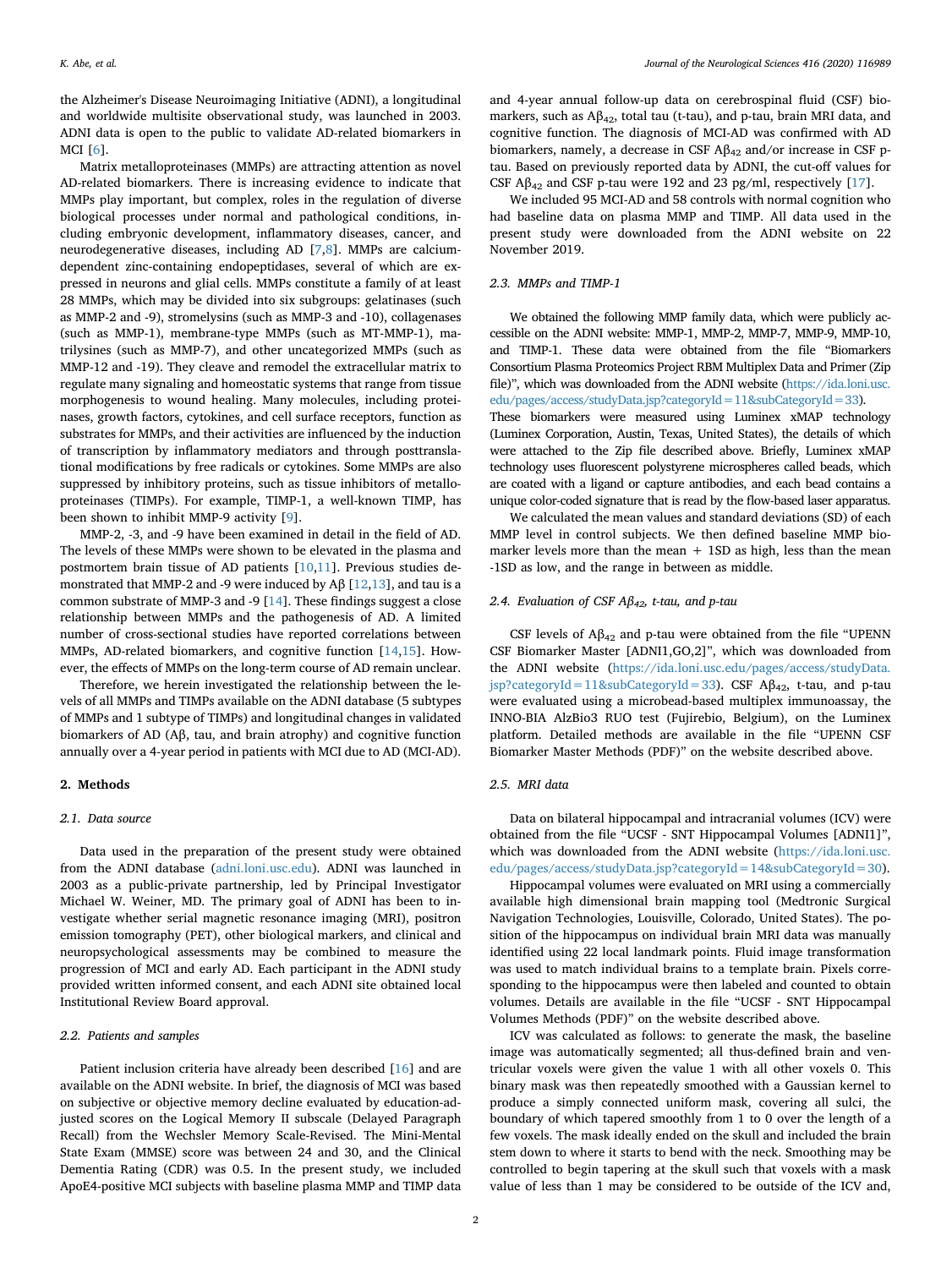#### <span id="page-2-0"></span>**Table 1**

Summary of demographic and clinical data from baseline up to the 4th year.

|                            | Baseline           | 1Y                 | 2Y                 | 3Y                 | 4Y                 |
|----------------------------|--------------------|--------------------|--------------------|--------------------|--------------------|
| $\boldsymbol{n}$           | 95                 | 80                 | 24                 | 21                 | 19                 |
| Age                        | $73.65 \pm 6.63$   | $73.80 \pm 6.41$   | $73.80 \pm 6.02$   | $72.62 \pm 6.84$   | $70.44 \pm 5.83$   |
| Sex (male)                 | 58 (61.1%)         | 50 (62.5%)         | 15 (62.5%)         | 15 (71.4%)         | 14 (73.7%)         |
| Race (Caucasian)           | 92 (96.8%)         | 78 (97.5%)         | 24 (100%)          | 21 (100%)          | 18 (94.7%)         |
| Education (years)          | $15.69 \pm 2.81$   | $15.91 + 2.72$     | $16.38 + 2.32$     | $16.38 \pm 2.71$   | $16.11 \pm 3.04$   |
| $A\beta_{42}$ (pg/ml)      | $134.96 \pm 32.25$ | $134.70 \pm 29.03$ | $135.08 \pm 15.49$ | $126.67 \pm 14.23$ | $127.63 \pm 21.52$ |
| t-tau $(pg/ml)$            | $123.23 \pm 67.31$ | $122.60 \pm 55.74$ | $125.04 + 67.13$   | $109.75 + 54.31$   | $124.38 + 69.44$   |
| $p$ -tau ( $pg/ml$ )       | $42.36 + 17.64$    | $50.10 + 31.61$    | $41.21 + 16.76$    | $43.29 + 19.16$    | $50.09 \pm 20.72$  |
| n                          | 87                 | 75                 | 22                 | 10                 | $\Omega$           |
| H/ICV ratio, (natural log) | $-5.46 \pm 0.14$   | $-5.50 \pm 0.15$   | $-5.54 \pm 0.13$   | $-5.57 \pm 0.16$   | N/A                |
| n                          | 95                 | 80                 | 24                 | 21                 | 15                 |
| <b>MMSE</b>                | $26.99 \pm 1.75$   | $25.63 + 3.14$     | $24.83 \pm 2.90$   | $23.76 \pm 4.58$   | $20.67 \pm 13.25$  |
| n                          | 95                 | 79                 | 24                 | 20                 | 9                  |
| ADAS-11                    | $12.81 \pm 4.47$   | $13.27 \pm 5.87$   | $14.14 \pm 6.97$   | $15.77 \pm 7.37$   | $20.67 \pm 13.25$  |

Demographic and clinical data from baseline up to the 4th year are summarized.

Age, education, Aβ42, t-tau, p-tau, the H/ICV ratio (natural log), and MMSE and ADAS-11 scores are shown as means ± standard deviations. Sex and race are shown as the number (percentage) of males and Caucasian participants.

1Y-4Y, years from baseline; N/A, not applicable.

#### thus, ignored.

To evaluate neurodegeneration, we calculated the ratio of the hippocampal volume to ICV and performed natural log transformation (H/ ICV ratio) [[18\]](#page-6-17).

Data on WMH volumes were obtained from the file "UCD ADNI1 WMH", which was also downloaded from the website described above. WMH volumes were evaluated on MRI using a fully-automated method established by Schwarz et al. [[19](#page-6-18)]. Briefly, a binary label for each image voxel that denotes either the presence or absence of a WMH established from a vector of three image intensities at that voxel was obtained using a Bayesian Markov-Random Field (MRF) approach. Details are available in the file "ADNI1\_Methods\_UCD\_WMH\_Volumes\_Methods" on the website described above.

## *2.6. Cognitive assessment*

To evaluate cognitive function, we obtained the scores of MMSE and Alzheimer's Disease Assessment Scale-11 (ADAS-11) from the files "Mini-Mental State Examination (MMSE) [ADNI1,GO,2,3]" and "Alzheimer's Disease Assessment Scale (ADAS) [ADNI1]", both of which were downloaded from the ADNI website [\(https://ida.loni.usc.edu/](https://ida.loni.usc.edu/pages/access/studyData.jsp?categoryId=12&subCategoryId=36) [pages/access/studyData.jsp?categoryId=12&subCategoryId=36](https://ida.loni.usc.edu/pages/access/studyData.jsp?categoryId=12&subCategoryId=36)).

#### *2.7. Statistical analysis*

We initially compared demographic data, MMSE scores, ADAS-11 scores, CSF biomarker levels, H/ICV ratios, and plasma MMP levels between MCI-AD and controls. The Student's *t*-test was used to compare mean values, Mann-Whitney *U* test to compare median values, and chisquare tests to compare categorical values. Shapiro-Wilk test was used to test normality.

We then counted the number of follow-ups for all MCI patients.

We investigated the influence of baseline plasma MMP levels on longitudinal changes in CSF AD biomarkers, hippocampal atrophy, and cognitive function at each annual visit by using a linear mixed regression model. A linear mixed regression analysis, containing fixed and random effects, is widely used in longitudinal studies. The advantages of using this model are that observations within a subject may be correlated and, in addition to estimations of model parameters, betweenand within-subject variabilities may be estimated [[20\]](#page-6-19). For example, individuals with one CSF data primarily contribute information to cross-sectional parameters, whereas those with multiple CSF data contribute to cross-sectional and longitudinal parameters (e.g., rates of change over time).

Model selection was performed based on AIC. In the present study,

fixed effect variables for dependent variables, including CSF  $\mathsf{AB}_{42}$ , CSF t-tau, CSF p-tau, and the H/ICV ratio, were time, age, sex, baseline MMP levels, and interactions between MMP or TIMP levels and time in years from baseline (e.g., MMP-1: High  $\times$  Time, TIMP-1: Low  $\times$  Time). Regarding dependent variables, including MMSE and ADAS-11 scores, fixed effect variables were time, age, sex, education attainment, baseline MMP levels, and interactions between MMP or TIMP levels and time in years from baseline. Random intercepts for each subject were employed to account for between- and within-subject correlations. Spearman's rank-order correlations between fixed effect variables included in the models are available in Supporting information (Supplementary Table 1). We performed the F test to evaluate the significance of fixed effects. The significance of differences was set at *p* < .05. All quantitative data were analyzed using the SPSS Version 22.0 statistical package (IBM Corp., Armonk, New York, United States).

## **3. Results**

Demographic and clinical data at each annual follow-up visit are summarized in [Table 1](#page-2-0). CSF  $A\beta_{42}$ , t-tau, and p-tau levels and MMSE and ADAS-11 scores were obtained annually for 4 years, and the H/ICV ratio for 3 years. The number of subjects evaluated at each follow-up visit is also shown in [Table 1.](#page-2-0) Fifteen participants were evaluated at baseline only. Participants were followed up on average  $1.52 \pm 1.14$ times (excluding baseline).

## *3.1. Demographic and clinical findings at baseline*

The demographic and clinical data of MCI-AD and controls are summarized in [Table 2](#page-3-0). No significant differences were observed in age, sex, or education attainment between MCI-AD and controls. MMSE scores and CSF  $A\beta_{42}$  were significantly lower in MCI-AD than in controls. ApoE 4, ADAS-11 scores, CSF tau, and p-tau were significantly higher in MCI-AD than in controls. The H/ICV ratio, obtained from 87 out of 95 MCI-AD and 57 out of 58 control subjects, was significantly lower in MCI-AD than in controls. No significant differences were observed in WMH volumes between MCI-AD and controls.

#### *3.2. Baseline MMP and TIMP-1 levels in MCI-AD*

As shown in [Table 2](#page-3-0), no significant differences were observed in baseline plasma MMP and TIMP-1 levels between MCI-AD and controls, except for MMP-10, which was significantly lower in MCI-AD than in controls.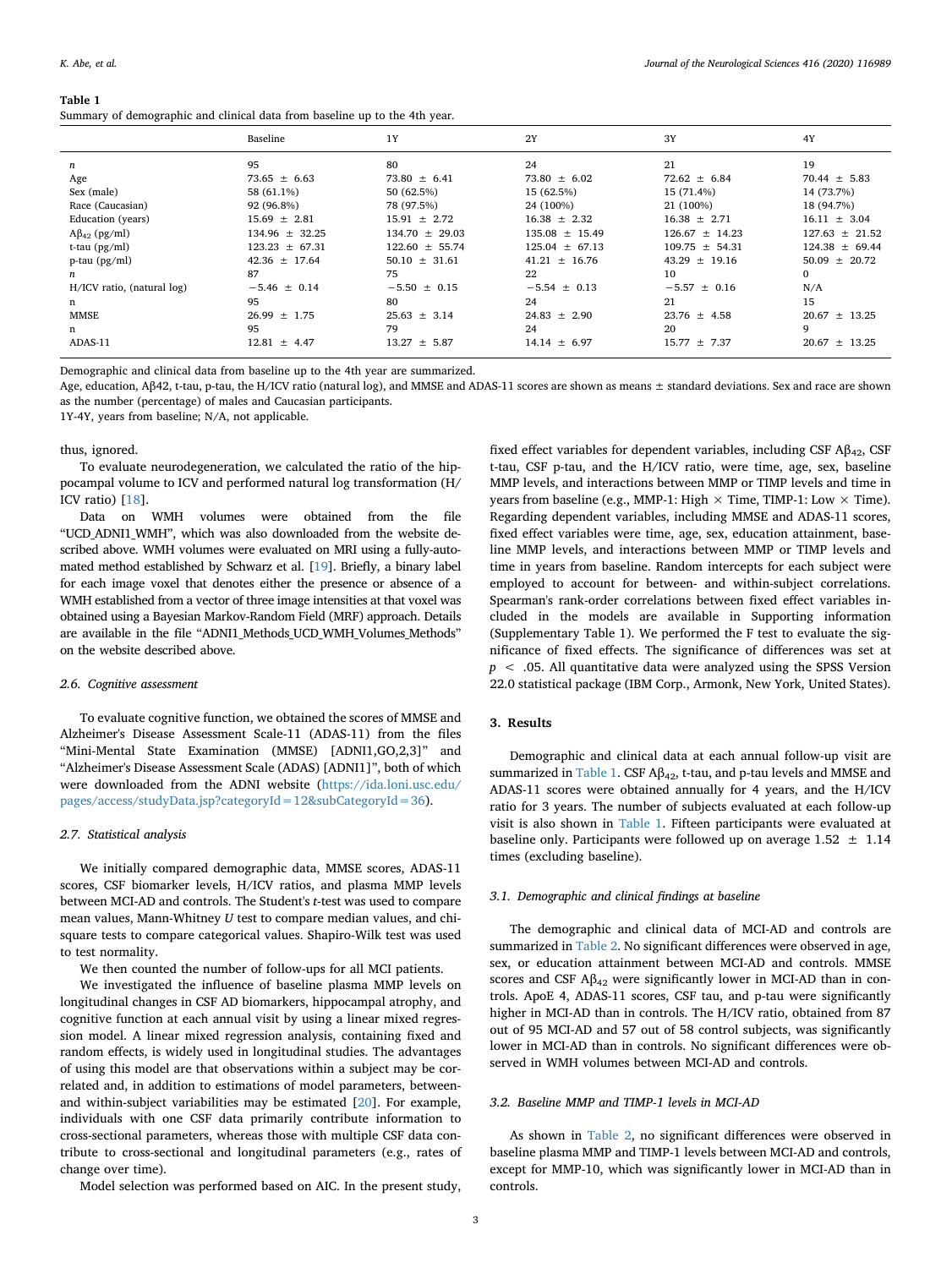#### <span id="page-3-0"></span>**Table 2**

Comparison of demographic and clinical data at baseline between MCI-AD patients and control subjects.

|                                       | MCI-AD $(n = 95)$      | Control $(n = 58)$            |
|---------------------------------------|------------------------|-------------------------------|
| Demographics                          |                        |                               |
| Age <sup>b</sup>                      | 73.30 (69.60-78.20)    | 73.15 (71.05-79.08)           |
| Sex (male)                            | 58 (61.1%)             | 30 (51.7%)                    |
| ApoE 4**                              | homo: $20(21.1\%)$     | homo: $0(0.0\%)$              |
|                                       | hetero: 75 (78.9%)     | hetero: 5 (8.6%)              |
|                                       | null: 0 (0.0%)         | null: 53 (91.4%)              |
| Education <sup>b</sup>                | 16.00 (14.00-18.00)    | 16.00 (13.00-18.00)           |
| $MMSE^{b,*}$                          | 27.00 (25.00-28.00)    | 29.00 (28.00-29.00)           |
| ADAS-11 $b_{1*}$                      | 12.00 (9.67-15.67)     | $6.00(3.67 - 8.00)$           |
| CSF biomarker                         |                        |                               |
| $A\beta_{42}$ (pg/ml) <sup>b,*</sup>  | 133.00 (114.00-147.00) | 252.50 (229.25-265.25)        |
| t-tau $(pg/ml)^{b,*}$                 | 105.00 (82.00-152.00)  | 59.50 (48.00-76.25)           |
| p-tau $(pg/ml)^{b,*}$                 | 39.00 (30.00-53.00)    | 18.55 (14.75-24.00)           |
| <b>MRI</b> findings                   |                        |                               |
| $^{Log}$ H/ICV ratio <sup>a,c,*</sup> | $-5.46 + 0.14$         | $-5.29 + 0.10$                |
| WMH $\rm (cm^3)^{b,d}$                | $0.29(0.09-0.66)$      | $0.18(0.08 - 0.40)$           |
| Plasma MMP                            |                        |                               |
| $^{Log}$ MMP-1 $(ng/ml)^b$            | $0.04 (-0.12 - 0.20)$  | $0.00 (-0.07 - 0.15)$         |
| MMP-2 $(ng/ml)^b$                     | $3.56(3.48-3.64)$      | $3.57(3.48-3.66)$             |
| MMP-7 $(ng/ml)^b$                     | $0.15(0.04 - 0.23)$    | $0.18(0.08 - 0.26)$           |
| MMP-9 $(ng/ml)^b$                     | $2.16(1.98-2.28)$      | 2.12 (1.99-2.28)              |
| $^{Log}$ MMP-10 $(ng/ml)^{b,*}$       | $-1.36(-1.48-1.25)$    | $-1.28$ ( $-1.39$ - $-1.17$ ) |
| TIMP-1 $(ng/ml)$                      | $2.00 \pm 0.09$        | $2.01 \pm 0.10$               |

Demographic and clinical data of MCI-AD patients and control subjects at baseline are summarized.

Age, education, MMSE and ADAS-11 scores, Aβ<sub>42,</sub> t-tau, p-tau, WMH, and plasma MMP levels are shown as median (25% quartile - 75% quartile). H/ICV ratio and TIMP-1 levels are shown as means ± standard deviations. Sex and the ApoE 4 genotype are shown as a number (percentage).

MCI-AD, mild cognitive impairment due to Alzheimer's disease,

- <span id="page-3-3"></span><sup>a</sup> Compared by Students' *t*-test.
- <span id="page-3-2"></span><sup>b</sup> Compared by Mann-Whitney *U* test.
- *\** Significant difference with  $p < .05$  (FDR adjusted).
- <span id="page-3-1"></span>⁎⁎ Significant difference with *p* < .01 (FDR adjusted).

<sup>c</sup> The H/ICV ratio was calculated in 87 out of 95 MCI-AD subjects and 53 out of 58 controls.

<sup>d</sup> WMH was obtained in all MCI-AD patients and 57 out of 58 controls.

#### *3.3. Results of the linear mixed regression analysis*

Correlations of absolute magnitude exceeding 0.50 were not observed between any pair of selected variables (Supporting information, Supplementary Table 1), indicating no multicollinearity. Therefore, we included all of the selected variables in the linear mixed regression model. The results of the F test to evaluate the significance of the fixed effects are summarized in [Table 3](#page-4-0).

## *3.3.1. Baseline plasma MMP and TIMP-1 levels and longitudinal changes in CSF AD biomarkers*

As shown in [Table 3](#page-4-0), no correlations were observed between any baseline levels of MMP and TIMP-1 and longitudinal changes in CSF  $A\beta_{42}$ , t-tau, and p-tau. The results of the linear mixed regression analysis to estimate longitudinal changes in CSF  $A\beta_{42}$ , t-tau, and p-tau at each annual visit based on fixed effects are available in Supporting information (Supplementary Tables 2–4).

## *3.3.2. Baseline MMP and TIMP-1 levels and longitudinal changes in the H/ ICV ratio*

As shown in [Table 3,](#page-4-0) a correlation was observed between MMP-1, −9, and TIMP-1 levels at baseline and longitudinal changes in hippocampal volumes evaluated by the H/ICV ratio at each annual visit. The results of the linear mixed regression analysis to estimate the H/ICV ratio based on fixed effects are summarized in Supporting information (Supplementary Table 5).

A significant difference was observed in the estimate of the H/ICV

ratio between "MMP-1: Middle  $\times$  Time" and "MMP-1: High  $\times$  Time", "MMP-9: Middle  $\times$  Time" and "MMP-9: High  $\times$  Time", "MMP-9: Low  $\times$  Time" and "MMP-1: High  $\times$  Time", and "TIMP-1: Low  $\times$  Time" and "TIMP-1: High  $\times$  Time".

The relationship between baseline MMP-1, −9, and TIMP-1 levels and longitudinal changes in the H/ICV ratio are shown in [Fig. 1\(](#page-4-1)a-c).

## *3.3.3. Baseline MMP and TIMP-1 levels and longitudinal changes in cognitive function*

As shown in [Table 3](#page-4-0), correlations were observed between MMP-1, −9, and − 10 levels at baseline and longitudinal changes in the MMSE score. MMP-9 levels at baseline also correlated with longitudinal changes in the ADAS-11 score.

The results of the linear mixed regression analysis to estimate the MMSE score and ADAS-11 score based on fixed effects are summarized in Supporting information (Supplementary Tables 6–7).

Significant differences were noted in the estimate of the MMSE score between "MMP-1: Middle  $\times$  Time" and "MMP-1: High  $\times$  Time", "MMP-9: Middle  $\times$  Time" and "MMP-9: High  $\times$  Time", and "MMP-9: Low  $\times$  Time" and "MMP-9: High  $\times$  Time". The estimated MMSE score did not significantly differ between "MMP-10: Low  $\times$  Time" and "MMP-10: High  $\times$  Time" or "MMP-10: Middle  $\times$  Time" and "MMP-10: High  $\times$  Time".

The relationship between baseline MMP-1 and -9 levels and longitudinal changes in the MMSE score is shown in [Fig. 1\(](#page-4-1)d-e).

A significant difference was observed in the estimate of the ADAS-11 score between "MMP-9: Middle  $\times$  Time" and "MMP-9: High  $\times$ Time" and between "MMP-9: Low  $\times$  Time" and "MMP-9: High  $\times$ Time". The relationship between baseline MMP-9 levels and longitudinal changes in the ADAS-11 score is shown in [Fig. 1](#page-4-1)(f).

## **4. Discussion**

In the present study, we compared the levels of 5 subtypes of plasma MMPs and TIMP-1 between MCI-AD and controls. We also investigated the effects of baseline plasma MMP and TIMP-1 levels on longitudinal changes in AD-related biomarkers, hippocampal volumes, and cognitive function in MCI-AD using a linear mixed regression model.

We found that plasma MMP-10 levels were significantly lower in MCI-AD than in controls. Declines in both hippocampal volumes evaluated by the H/ICV ratio and cognitive function evaluated by MMSE and ADAS-11 were significantly faster in MCI-AD with high MMP-9 levels than in those with middle and low MMP-9 levels. This is the first study to report the effects of plasma MMP-9 levels on predictions of future neurodegeneration and cognitive decline in MCI-AD.

## *4.1. Plasma MMP-9 levels and its effect on longitudinal changes in AD biomarkers and cognitive function*

No significant differences were observed in MMP-9 levels between MCI-AD and controls. Consistent with the present results, Lim et al. [[21\]](#page-6-20) reported no significant difference in plasma MMP-9 levels among AD dementia, MCI, and controls. They retrospectively confirmed that the prevalence of the ApoE 4 genotype and the uptake of amyloid PET were significantly higher in AD dementia and MCI patients than in controls. On the other hand, Lorenzl et al. [[10\]](#page-6-9) reported that plasma MMP-9 levels were significantly higher in patients with AD dementia than in those with MCI and controls. They diagnosed AD dementia and MCI using clinical criteria, such as cognitive assessments with the Consortium to Establish a Registry for AD battery and Peterson criteria. Whelan et al. [[22\]](#page-6-21) also showed that plasma MMP-9 levels were significantly higher in Aβ-positive and Aβ-negative MCI patients than in Aβ-negative controls. In the present study, MCI-AD were all ApoE 4 positive, as confirmed by low Aβ or high tau in CSF, whereas controls were defined based on normal cognition and may have included both Aβ-positive and Aβ-negative cases. Differences in the recruitment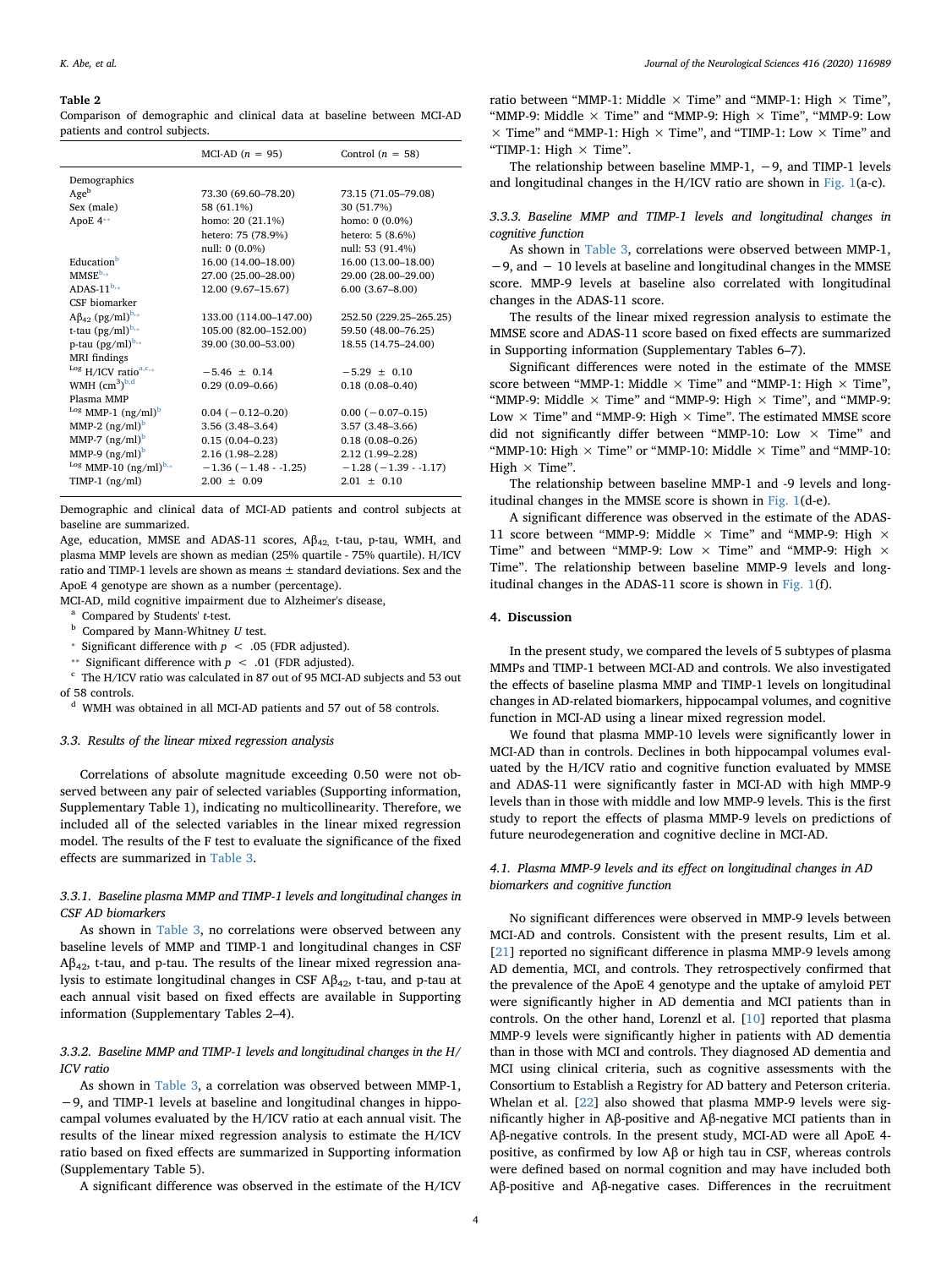<span id="page-4-0"></span>**Table 3**

| rapie 3                                 |  |  |  |
|-----------------------------------------|--|--|--|
| Results of the F test on fixed effects. |  |  |  |

| Dependent variables  | $A\beta_{42}$ |                  | t-au  |                  | p-tau |                  | H/ ICV ratio     |             | <b>MMSE</b> |             | ADAS-11 |                  |
|----------------------|---------------|------------------|-------|------------------|-------|------------------|------------------|-------------|-------------|-------------|---------|------------------|
| Parameter            | $\cal F$      | $\boldsymbol{p}$ | F     | $\boldsymbol{p}$ | F     | $\boldsymbol{p}$ | $\boldsymbol{F}$ | p           | F           | p           | F       | $\boldsymbol{p}$ |
| Constant             | 16.697        | ${}< 0.001$      | 0.283 | 0.596            | 2.804 | 0.098            | 682.937          | ${}< 0.001$ | 55.877      | ${}< 0.001$ | 1.966   | 0.165            |
| Time                 | 0.000         | 0.998            | 1.067 | 0.303            | 0.186 | 0.667            | 19.105           | ${}< 0.001$ | 3.423       | 0.066       | 6.790   | 0.010            |
| Age                  | 0.206         | 0.651            | 0.711 | 0.402            | 0.004 | 0.948            | 5.305            | 0.024       | 0.027       | 0.870       | 0.032   | 0.860            |
| Sex                  | 0.028         | 0.868            | 4.230 | 0.043            | 2.930 | 0.091            | 3.728            | 0.057       | 0.625       | 0.431       | 0.304   | 0.583            |
| Education            | N/A           | N/A              | N/A   | N/A              | N/A   | N/A              | N/A              | N/A         | 0.027       | 0.869       | 0.004   | 0.950            |
| $MMP-1$              | 4.552         | 0.013            | 0.017 | 0.983            | 0.173 | 0.841            | 0.099            | 0.906       | 0.586       | 0.558       | 1.028   | 0.361            |
| $MMP-2$              | 0.783         | 0.460            | 1.169 | 0.316            | 0.108 | 0.898            | 1.451            | 0.241       | 1.079       | 0.343       | 0.932   | 0.397            |
| $MMP-7$              | 0.734         | 0.483            | 0.160 | 0.852            | 0.323 | 0.725            | 0.137            | 0.873       | 0.713       | 0.492       | 0.700   | 0.499            |
| MMP-9                | 1.014         | 0.367            | 0.303 | 0.739            | 0.000 | 1.000            | 2.316            | 0.105       | 0.164       | 0.849       | 1.609   | 0.204            |
| $MMP-10$             | 0.371         | 0.691            | 0.868 | 0.424            | 0.717 | 0.490            | 0.860            | 0.427       | 0.287       | 0.751       | 3.030   | 0.052            |
| TIMP-1               | 0.735         | 0.483            | 0.086 | 0.918            | 0.236 | 0.791            | 0.751            | 0.475       | 0.440       | 0.645       | 0.706   | 0.496            |
| MMP-1 $\times$ Time  | 0.067         | 0.935            | 0.354 | 0.703            | 0.290 | 0.749            | 11.221           | $< 0.001*$  | 3.335       | $0.038*$    | 1.479   | 0.231            |
| MMP-2 $\times$ Time  | 0.197         | 0.821            | 1.943 | 0.147            | 0.056 | 0.946            | 1.806            | 0.170       | 1.154       | 0.318       | 1.195   | 0.306            |
| $MMP-7 \times Time$  | 0.486         | 0.616            | 2.290 | 0.105            | 0.311 | 0.733            | 1.312            | 0.275       | 0.194       | 0.824       | 0.012   | 0.988            |
| MMP-9 $\times$ Time  | 1.184         | 0.309            | 0.379 | 0.685            | 0.120 | 0.887            | 11.938           | $< 0.001*$  | 13.223      | $< 0.001*$  | 15.061  | $< 0.001*$       |
| MMP-10 $\times$ Time | 0.015         | 0.985            | 0.103 | 0.903            | 0.185 | 0.831            | 2.178            | 0.119       | 5.930       | $0.003*$    | 0.899   | 0.409            |
| TIMP-1 $\times$ Time | 0.066         | 0.936            | 0.008 | 0.992            | 2.309 | 0.103            | 3.278            | $0.042*$    | 1.730       | 0.180       | 2.468   | 0.088            |

The results of the F test to evaluate the significance of fixed effects are summarized.

 $F,$  F value;  $p,$   $p\text{-value}$ ; N/A, not applicable; \*, significant difference with  $p~<~.05^{\circ}.$ 

<span id="page-4-1"></span>

**Fig. 1.** Relationship between baseline MMP and TIMP-1 levels and longitudinal changes in H/ICV ratios, MMSE scores, and ADAS-11 scores.

Longitudinal changes in the H/ICV ratio, MMSE score, and ADAS-11 score for each baseline MMP and TIMP-1 level are dot-plotted. The approximately straight lines show the slope of longitudinal changes. The vertical axis shows the dependent variable, and the horizontal axis shows the time from baseline. Each MMP level was categorized by dot color and shape.

(a) Relationship between MMP-1 levels and the H/ICV ratio, (b) relationship between MMP-9 levels and the H/ICV ratio, (c) relationship between TIMP-1 levels and the H/ICV ratio, (d) relationship between MMP-1 levels and the MMSE score, (e) relationship between MMP-9 levels and the MMSE score, and (f) relationship between MMP-9 levels and the ADAS-11 score.

BL, baseline; Y, year; \*, significant difference between High and Low; \*\*, significant difference between High and Middle and between High and Low.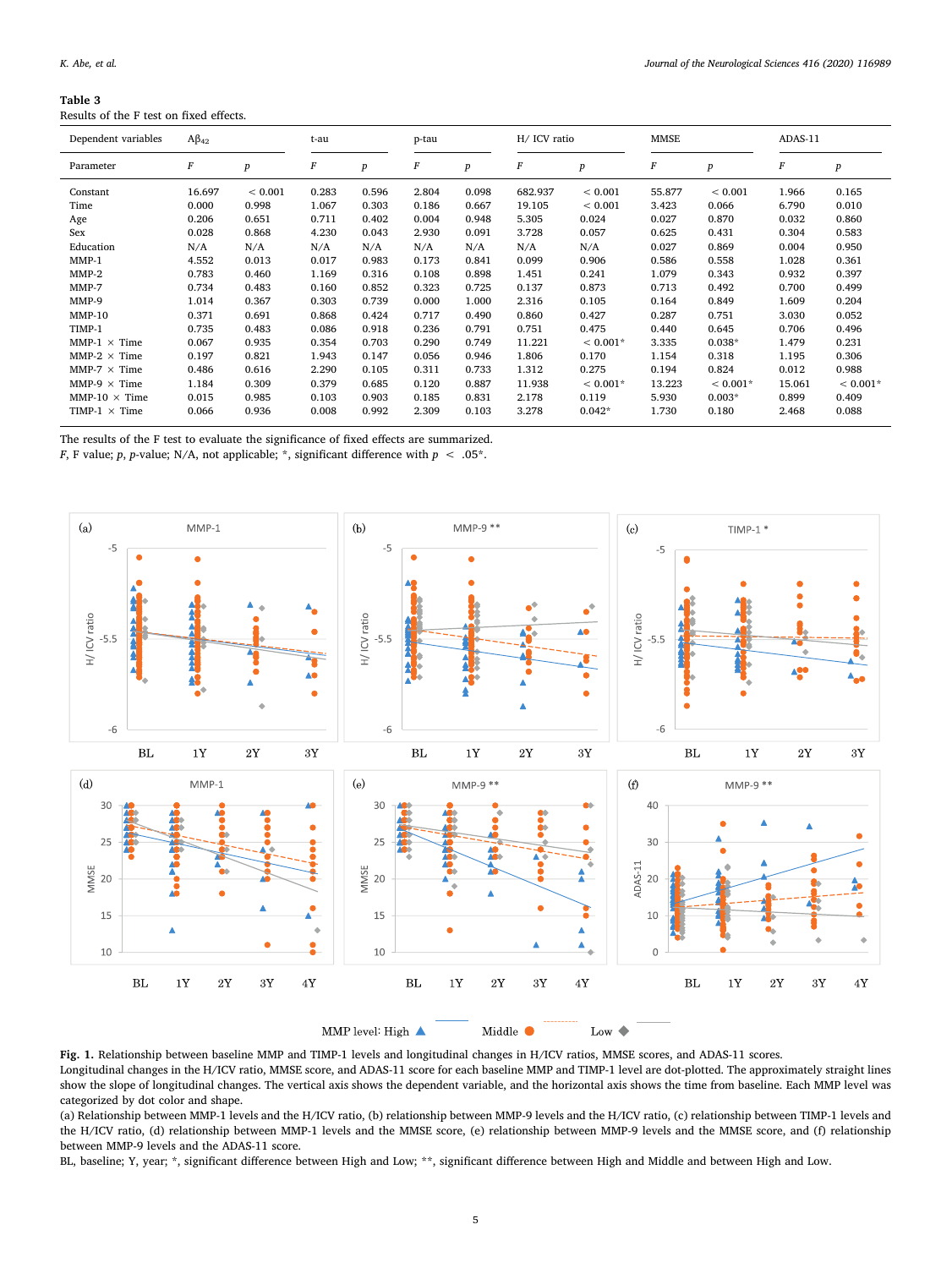criteria of MCI and controls may have contributed to the inconsistent results on plasma MMP-9 levels.

In the longitudinal analysis, declines in the H/ICV ratio and MMSE and ADAS-11 scores were significantly faster in MCI-AD subjects with high MMP-9 levels at baseline than in those with middle and low MMP-9 levels at baseline.

Stomrud et al. [\[15](#page-6-14)] previously reported that MMP-9 levels were significantly higher in CSF samples from controls with risk markers of AD (such as low Aβ, high tau, and the ApoE4 genotype) than in those from controls without these markers. Py et al. [\[23](#page-6-22)] showed that the expression of MMP-9 was significantly stronger in transgenic 5xFAD AD model mice at the prodromal phase of neuronal disturbance than in those at the asymptomatic and symptomatic phases. These findings suggest a relationship between MMP-9 and AD biomarkers, such as Aβ, tau, or ApoE 4, and also that MMP-9 is involved in the pathophysiology of AD at an early stage, even before the development of overt cognitive dysfunction. The results of the present study indicate that plasma MMP-9 is a useful biomarker for detecting MCI-AD at higher risk of converting to dementia.

The mechanisms by which MMP-9 affects neurodegeneration and cognitive decline currently remain unclear. Bruno et al. [\[24](#page-6-23)] reported that increases in the activity of MMP-9, which was observed in the postmortem brains of MCI and AD patients, negatively correlated with MMSE scores and Global Cognitive Scores (GCS). Based on previous findings showing that nerve growth factor (NGF) receptors decline in the early stage of AD and correlate with cognitive dysfunction measured by GCS and MMSE and also that MMP-9 inactivates NGF, [\[25](#page-6-24)[,26](#page-6-25)] a reduction in mature NGF as a consequence of MMP-9-mediated degradation appears to contribute to the pathogenesis of cognitive deficits in MCI and AD.

However, MMP-9 has been shown to play a beneficial role in learning, memory formation, and neuronal plasticity under normal conditions [\[27–33](#page-6-26)]. In human subjects, the doxycycline-mediated blockade MMP-9 activity reduced fear memory [[34\]](#page-7-0). Moreover, the mRNA and protein levels of MMP-9 were lower in patients with depression with lower performance in cognitive tasks than in healthy subjects. Furthermore, within a healthy control group, a positive correlation was observed between the mRNA level of MMP-9 and performance in cognitive tasks [\[35](#page-7-1)]. On the other hand, Mizoguchi et al. [\[36](#page-7-2)] demonstrated that cognitive impairment induced by an injection of Aβ was alleviated in MMP-9 knockout mice.

Since the tasks and effects of MMPs are complex and the same MMP may exert opposite effects on the brain depending on the underlying conditions, location, and time point at which it is being expressed [\[8,](#page-6-7)[9\]](#page-6-8), MMP-9 may have unusual functions under the influence of the AD pathology.

Although there was no significant association between MMP-9 level and CSF biomarkers in the present study, some previous studies reported that MMP-9 had preventive effects on progression of Aβ pathology [[37,](#page-7-3)[38\]](#page-7-4). On the other hand, other research groups reported that MMP-9 activity was correlated with increased tau oligomer formation and Braak stage, which evaluates the extent of tau pathology [[14,](#page-6-13)[24](#page-6-23)]. These findings imply that the faster decline of hippocampal volume and cognitive function observed in high MMP-9 subjects in the present study might be more relevant to tau-induced neurodegeneration rather than amyloid-related pathology.

To obtain a more detailed understanding of the pathogenesis of AD, the National Institute on Aging-Alzheimer's Association proposed that MCI needs to be biologically classified based on the presence or absence of the deposition of Aβ, pathological tau, and neurodegeneration [\[39](#page-7-5)]. The correlation between MMP-9 levels and amyloid and tau PET findings in MCI-AD needs to be investigated in future studies in order to clarify the role of MMP-9 in the disease progression of AD. Furthermore, since the levels of MMP-9 are elevated in the CSF of healthy elderly subjects with risk markers of AD [[15\]](#page-6-14), targeting those who are cognitively normal, but at high risk of developing AD in the future warrants further study.

## *4.2. Plasma MMP-1 levels and its effect on longitudinal changes in AD biomarkers and cognitive function*

MCI-AD with high MMP-1 levels at baseline showed a significantly more rapid decline in the H/ICV ratio and MMSE score than those with middle MMP-1 levels at baseline. However, no significant differences were observed in the estimated H/ICV ratio or MMSE score between MCI-AD with high MMP-1 levels and those with low MMP-1 levels at baseline.

Limited information is currently available on the relationship between MMP-1 and AD [[40\]](#page-7-6). One research group reported the up-regulated expression of MMP-1 in the postmortem brains of AD patients. Since MMP-1 acts on collagen within the vasculature, MMP-1 may be a causative factor for the disruption of the blood-brain barrier, which is a common finding in AD patients. More evidence is required to elucidate the role of MMP-1 in the pathogenesis of AD.

## *4.3. Plasma MMP-10 levels and its effect on longitudinal changes in AD biomarkers and cognitive function*

In the present study, plasma MMP-10 levels at baseline were significantly lower in MCI-AD than in controls [\(Table 2\)](#page-3-0) and showed a weak correlation with plasma MMP-9 at baseline (Supplementary table 1). Although the results of the F test indicated that plasma MMP-10 levels at baseline correlated with longitudinal changes in MMSE scores, no significant differences were observed in longitudinal changes in MMSE scores among the groups of MCI-AD with different baseline MMP-10 levels.

A previous study comparing 14 AD patients and 14 healthy controls reported that plasma MMP-10 levels remained unchanged in AD patients and there was no correlation between MMP-10 and MMP-9 levels [[41\]](#page-7-7).

In the central nervous system, MMP-10 has been implicated in the pathogenesis of multiple sclerosis and brain tumors. However, limited information is currently available on the relationship between MMP-10 levels and the AD pathology. Further studies on MMP-10 in MCI and AD patients are needed to elucidate the role of MMP-10 and its interaction with other MMPs in the pathogenesis of AD.

## *4.4. Plasma TIMP-1 levels and its effect on longitudinal changes in AD biomarkers and cognitive function*

MCI-AD with high TIMP-1 levels at baseline showed a significantly more rapid decline in the H/ICV ratio than those with low TIMP-1 levels at baseline. However, TIMP-1 levels were not associated with longitudinal changes in CSF AD biomarkers or cognitive function.

TIMP-1, which generally forms a complex with MMP-9, is also induced by Aβ [[11\]](#page-6-10). In contrast to the present results, Stomrud et al. reported that the decrease in the TIMP-1/MMP-9 ratio in AD patients was associated with high levels of CSF t-tau, which is a marker of neurodegeneration [\[15](#page-6-14)]. More evidence is required to elucidate the exact role of TIMP-1 in the pathogenesis of AD and evaluate the predictive value of plasma TIMP-1 levels to estimate future neurodegeneration.

## *4.5. Limitations*

The present study was missing important values. Fifteen out of 95 patients (15.8%) were only evaluated at baseline. Since the second year, the number of subjects has dropped to around 20. In the linear mixed regression analysis, missing values were not imputed. Therefore, the present results showing a correlation between baseline plasma MMP-9 levels and longitudinal changes in hippocampal atrophy and cognitive function may be false positives. It is also possible that the effects of missing data masked the relationship between other MMP levels at baseline and longitudinal changes in AD biomarkers. However,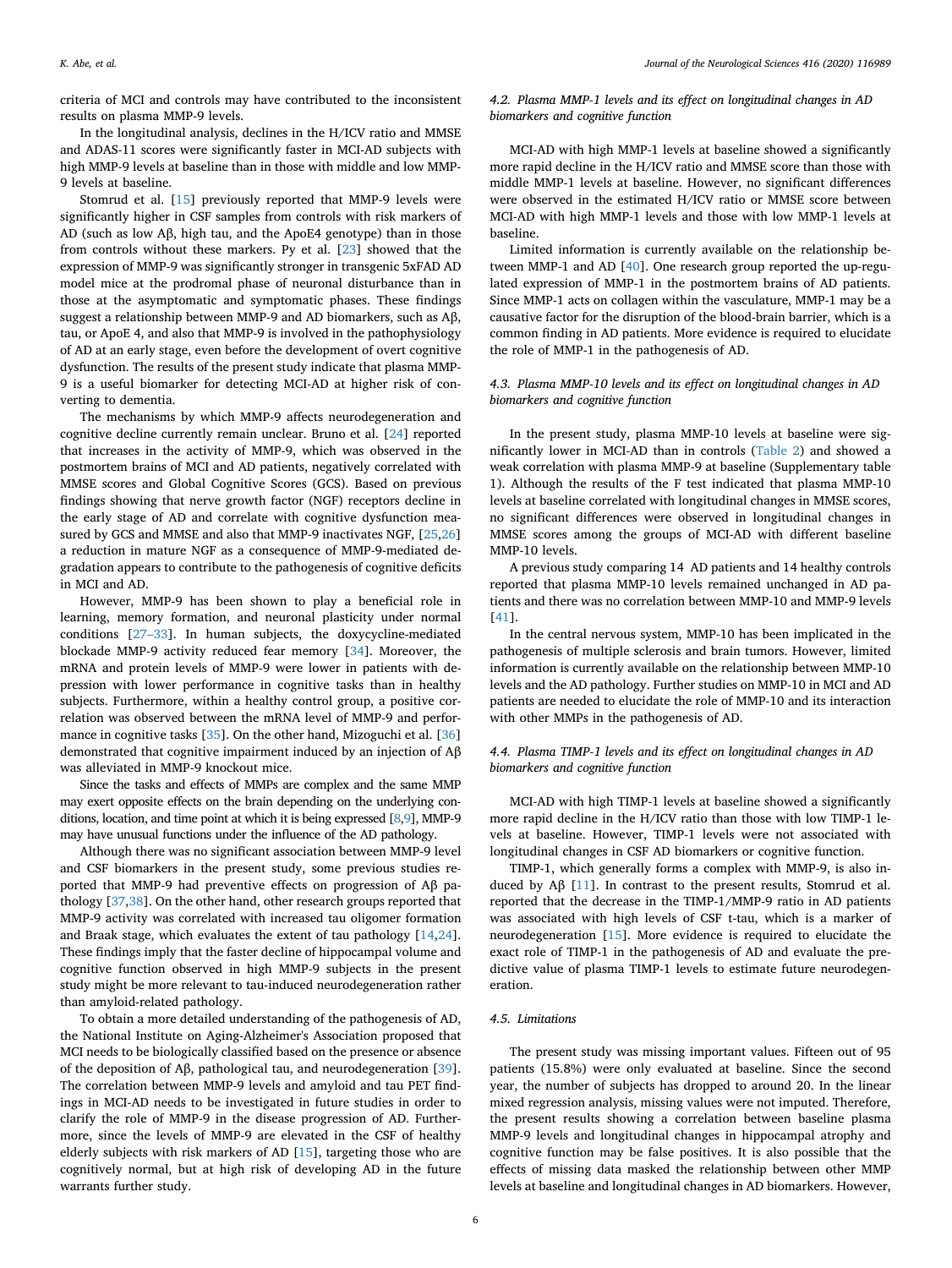difficulties are associated with the long-term follow-up of MCI-AD patients, more than 10% of whom convert to dementia each year. Since ADNI is one of the most extensive multicenter clinical observational studies worldwide, the dataset examined in the present study was large. The results of the present study need be validated in further studies using data obtained from other large cohorts.

In the present study, only 5 subtypes of MMPs and 1 subtype of TIMPs available at the ADNI database are considered. There remains the possibility that MMPs and TIMPs other than MMP-9 or  $-10$  are involved in the pathogenesis of AD. Therefore, in future studies, it is necessary to include other subtypes of MMP and TIMP family that were not examined in this study.

## **5. Conclusion**

We investigated several types of plasma MMP and TIMP-1 levels in MCI-AD patients confirmed by CSF  $A\beta_{42}$  and tau, and examined the longitudinal effects of MMP and TIMP-1 levels on AD-related biomarkers. We revealed that a high plasma MMP-9 level in patients with MCI-AD might enhance neurodegeneration and cognitive decline. To elucidate the role of MMPs and TIMPs in MCI-AD in more detail, the present results need to be validated in further studies using the biomarker-based classification of MCI-AD.

## **Funding sources and acknowledgments**

This work was partially supported by JSPS KAKENHI Grant Number 17K16390.

Data collection and sharing for this project were funded by the Alzheimer's Disease Neuroimaging Initiative (ADNI) (National Institutes of Health Grant U01 AG024904) and DOD ADNI (Department of Defense award number W81XWH-12-2-0012). ADNI is funded by the National Institute on Aging, the National Institute of Biomedical Imaging and Bioengineering, and through generous contributions from the following: AbbVie, Alzheimer's Association; Alzheimer's Drug Discovery Foundation; Araclon Biotech; BioClinica, Inc.; Biogen; Bristol-Myers Squibb Company; CereSpir, Inc.; Cogstate; Eisai Inc.; Elan Pharmaceuticals, Inc.; Eli Lilly and Company; EuroImmun; F. Hoffmann-La Roche Ltd. and its affiliated company Genentech, Inc.; Fujirebio; GE Healthcare; IXICO Ltd.; Janssen Alzheimer Immunotherapy Research & Development, LLC.; Johnson & Johnson Pharmaceutical Research & Development LLC.; Lumosity; Lundbeck; Merck & Co., Inc.; Meso Scale Diagnostics, LLC.; NeuroRx Research; Neurotrack Technologies; Novartis Pharmaceuticals Corporation; Pfizer Inc.; Piramal Imaging; Servier; Takeda Pharmaceutical Company; and Transition Therapeutics. The Canadian Institutes of Health Research is providing funds to support ADNI clinical sites in Canada. Private sector contributions are facilitated by the Foundation for the National Institutes of Health ([www.fnih.org\)](http://www.fnih.org). The grantee organization is the Northern California Institute for Research and Education, and the study is coordinated by the Alzheimer's Therapeutic Research Institute at the University of Southern California. ADNI data are disseminated by the Laboratory for Neuro Imaging at the University of Southern California.

The authors thank Yusuke Saigusa for lending his expertise on the statistical analysis and Daniel Mrozek for English proofreading.

#### **Declaration of Competing Interest**

None

#### **Appendix A. Supplementary data**

Supplementary data to this article can be found online at [https://](https://doi.org/10.1016/j.jns.2020.116989) [doi.org/10.1016/j.jns.2020.116989.](https://doi.org/10.1016/j.jns.2020.116989)

#### **References**

- <span id="page-6-0"></span>[1] [C. Ballard, S. Gauthier, A. Corbett, C. Brayne, D. Aarsland, E. Jones, Alzheimer's](http://refhub.elsevier.com/S0022-510X(20)30326-9/rf0005) [disease, Lancet. 377 \(9770\) \(2011\) 1019–1031.](http://refhub.elsevier.com/S0022-510X(20)30326-9/rf0005)
- <span id="page-6-1"></span>[2] [G.S. Bloom, Amyloid-beta and tau: the trigger and bullet in Alzheimer disease pa](http://refhub.elsevier.com/S0022-510X(20)30326-9/rf0010)[thogenesis, JAMA Neurol. 71 \(4\) \(2014\) 505–508.](http://refhub.elsevier.com/S0022-510X(20)30326-9/rf0010)
- <span id="page-6-2"></span>[3] [R.C. Petersen, G.E. Smith, S.C. Waring, R.J. Ivnik, E.G. Tangalos, E. Kokmen, Mild](http://refhub.elsevier.com/S0022-510X(20)30326-9/rf0015) [cognitive impairment: clinical characterization and outcome, Arch. Neurol. 56 \(3\)](http://refhub.elsevier.com/S0022-510X(20)30326-9/rf0015) [\(1999\) 303–308.](http://refhub.elsevier.com/S0022-510X(20)30326-9/rf0015)
- <span id="page-6-3"></span>[4] [R.C. Petersen, R. Doody, A. Kurz, R.C. Mohs, J.C. Morris, P.V. Rabins, K. Ritchie,](http://refhub.elsevier.com/S0022-510X(20)30326-9/rf0020) [M. Rossor, L. Thal, B. Winblad, Current concepts in mild cognitive impairment,](http://refhub.elsevier.com/S0022-510X(20)30326-9/rf0020) [Arch. Neurol. 58 \(12\) \(2001\) 1985–1992.](http://refhub.elsevier.com/S0022-510X(20)30326-9/rf0020)
- <span id="page-6-4"></span>[5] [K. Blennow, H. Hampel, M. Weiner, H. Zetterberg, Cerebrospinal fluid and plasma](http://refhub.elsevier.com/S0022-510X(20)30326-9/rf0025) [biomarkers in Alzheimer disease, Nat. Rev. Neurol. 6 \(3\) \(2010\) 131–144.](http://refhub.elsevier.com/S0022-510X(20)30326-9/rf0025)
- <span id="page-6-5"></span>[6] [S.G. Mueller, M.W. Weiner, L.J. Thal, R.C. Petersen, C. Jack, W. Jagust,](http://refhub.elsevier.com/S0022-510X(20)30326-9/rf0030) [J.Q. Trojanowski, A.W. Toga, L. Beckett, The Alzheimer's disease neuroimaging](http://refhub.elsevier.com/S0022-510X(20)30326-9/rf0030) [initiative, Neuroimaging Clin. N. Am. 15 \(4\) \(2005\) 869–877 \(xi-xii\).](http://refhub.elsevier.com/S0022-510X(20)30326-9/rf0030)
- <span id="page-6-6"></span>[7] [I.M. Ethell, D.W. Ethell, Matrix metalloproteinases in brain development and re](http://refhub.elsevier.com/S0022-510X(20)30326-9/rf0035)[modeling: synaptic functions and targets, J. Neurosci. Res. 85 \(13\) \(2007\)](http://refhub.elsevier.com/S0022-510X(20)30326-9/rf0035) [2813–2823.](http://refhub.elsevier.com/S0022-510X(20)30326-9/rf0035)
- <span id="page-6-7"></span>[8] [G.A. Rosenberg, Matrix metalloproteinases and their multiple roles in neurode](http://refhub.elsevier.com/S0022-510X(20)30326-9/rf0040)[generative diseases, Lancet Neurol. 8 \(2\) \(2009\) 205–216.](http://refhub.elsevier.com/S0022-510X(20)30326-9/rf0040)
- <span id="page-6-8"></span>[9] [V.W. Yong, C. Power, P. Forsyth, D.R. Edwards, Metalloproteinases in biology and](http://refhub.elsevier.com/S0022-510X(20)30326-9/rf0045) [pathology of the nervous system, Nat. Rev. Neurosci. 2 \(7\) \(2001\) 502–511.](http://refhub.elsevier.com/S0022-510X(20)30326-9/rf0045)
- <span id="page-6-9"></span>[10] [S. Lorenzl, K. Buerger, H. Hampel, M.F. Beal, Profiles of matrix metalloproteinases](http://refhub.elsevier.com/S0022-510X(20)30326-9/rf0050) [and their inhibitors in plasma of patients with dementia, Int. Psychogeriatr. 20 \(1\)](http://refhub.elsevier.com/S0022-510X(20)30326-9/rf0050) [\(2008\) 67–76.](http://refhub.elsevier.com/S0022-510X(20)30326-9/rf0050)
- <span id="page-6-10"></span>[11] [X.-X. Wang, M.-S. Tan, J.-T. Yu, L. Tan, Matrix metalloproteinases and their mul](http://refhub.elsevier.com/S0022-510X(20)30326-9/rf0055)[tiple roles in Alzheimer's disease, Biomed. Res. Int. 2014 \(2014\) \(908636–908636\).](http://refhub.elsevier.com/S0022-510X(20)30326-9/rf0055)
- <span id="page-6-11"></span>[12] [J. Castellano, L. Badimon, V. Llorente-Cortés, Amyloid-β increases metallo- and](http://refhub.elsevier.com/S0022-510X(20)30326-9/rf0060) [cysteine protease activities in human macrophages, J. Vasc. Res. 51 \(1\) \(2014\)](http://refhub.elsevier.com/S0022-510X(20)30326-9/rf0060) [58–67.](http://refhub.elsevier.com/S0022-510X(20)30326-9/rf0060)
- <span id="page-6-12"></span>[13] [W. Li, E. Poteet, L. Xie, R. Liu, Y. Wen, S.-H. Yang, Regulation of matrix metallo](http://refhub.elsevier.com/S0022-510X(20)30326-9/rf0065)[proteinase 2 by oligomeric amyloid β protein, Brain Res. 1387 \(2011\) 141–148.](http://refhub.elsevier.com/S0022-510X(20)30326-9/rf0065)
- <span id="page-6-13"></span>[14] [G. Nübling, J. Levin, B. Bader, L. Israel, K. Bötzel, S. Lorenzl, A. Giese, Limited](http://refhub.elsevier.com/S0022-510X(20)30326-9/rf0070) [cleavage of tau with matrix-metalloproteinase MMP-9, but not MMP-3, enhances](http://refhub.elsevier.com/S0022-510X(20)30326-9/rf0070) [tau oligomer formation, Exp. Neurol. 237 \(2\) \(2012\) 470–476.](http://refhub.elsevier.com/S0022-510X(20)30326-9/rf0070)
- <span id="page-6-14"></span>[15] [E. Stomrud, M. Bjorkqvist, S. Janciauskiene, L. Minthon, O. Hansson, Alterations of](http://refhub.elsevier.com/S0022-510X(20)30326-9/rf0075) [matrix metalloproteinases in the healthy elderly with increased risk of prodromal](http://refhub.elsevier.com/S0022-510X(20)30326-9/rf0075) [Alzheimer's disease, Alzheimers Res. Ther. 2 \(3\) \(2010\) 20.](http://refhub.elsevier.com/S0022-510X(20)30326-9/rf0075)
- <span id="page-6-15"></span>[16] [P.S. Aisen, R.C. Petersen, M.C. Donohue, A. Gamst, R. Raman, R.G. Thomas,](http://refhub.elsevier.com/S0022-510X(20)30326-9/rf0080) [S. Walter, J.Q. Trojanowski, L.M. Shaw, L.A. Beckett, C.R. Jack Jr., W. Jagust,](http://refhub.elsevier.com/S0022-510X(20)30326-9/rf0080) [A.W. Toga, A.J. Saykin, J.C. Morris, R.C. Green, M.W. Weiner, Clinical core of the](http://refhub.elsevier.com/S0022-510X(20)30326-9/rf0080) [Alzheimer's disease neuroimaging initiative: progress and plans, Alzheimers](http://refhub.elsevier.com/S0022-510X(20)30326-9/rf0080) [Dement. 6 \(3\) \(2010\) 239–246.](http://refhub.elsevier.com/S0022-510X(20)30326-9/rf0080)
- <span id="page-6-16"></span>[17] [L.M. Shaw, H. Vanderstichele, M. Knapik-Czajka, C.M. Clark, P.S. Aisen,](http://refhub.elsevier.com/S0022-510X(20)30326-9/rf0085) [R.C. Petersen, K. Blennow, H. Soares, A. Simon, P. Lewczuk, R. Dean, E. Siemers,](http://refhub.elsevier.com/S0022-510X(20)30326-9/rf0085) [W. Potter, V.M.Y. Lee, J.Q. Trojanowski, Alzheimer's Disease Neuroimaging I,](http://refhub.elsevier.com/S0022-510X(20)30326-9/rf0085) [Cerebrospinal fluid biomarker signature in Alzheimer's disease neuroimaging in](http://refhub.elsevier.com/S0022-510X(20)30326-9/rf0085)[itiative subjects, Ann. Neurol. 65 \(4\) \(2009\) 403–413.](http://refhub.elsevier.com/S0022-510X(20)30326-9/rf0085)
- <span id="page-6-17"></span>[18] [D.S. Knopman, C.R. Jack Jr., H.J. Wiste, S.D. Weigand, P. Vemuri, V.J. Lowe,](http://refhub.elsevier.com/S0022-510X(20)30326-9/rf0090) [K. Kantarci, J.L. Gunter, M.L. Senjem, M.M. Mielke, M.M. Machulda, R.O. Roberts,](http://refhub.elsevier.com/S0022-510X(20)30326-9/rf0090) [B.F. Boeve, D.T. Jones, R.C. Petersen, Age and neurodegeneration imaging bio](http://refhub.elsevier.com/S0022-510X(20)30326-9/rf0090)[markers in persons with Alzheimer disease dementia, Neurology. 87 \(7\) \(2016\)](http://refhub.elsevier.com/S0022-510X(20)30326-9/rf0090) [691–698.](http://refhub.elsevier.com/S0022-510X(20)30326-9/rf0090)
- <span id="page-6-18"></span>[19] [C. Schwarz, E. Fletcher, C. DeCarli, O. Carmichael, Fully-automated white matter](http://refhub.elsevier.com/S0022-510X(20)30326-9/rf0095) [hyperintensity detection with anatomical prior knowledge and without FLAIR,](http://refhub.elsevier.com/S0022-510X(20)30326-9/rf0095) [Inform. Process. Med. Imag. 21 \(2009\) 239–251.](http://refhub.elsevier.com/S0022-510X(20)30326-9/rf0095)
- <span id="page-6-19"></span>[20] [Linear Mixed Effects Models, Pharmacokinetic-Pharmacodynamic Modeling and](http://refhub.elsevier.com/S0022-510X(20)30326-9/rf0100) [Simulation, Springer US, Boston, MA, 2006 \(p. 181-204\).](http://refhub.elsevier.com/S0022-510X(20)30326-9/rf0100)
- <span id="page-6-20"></span>[21] [N.K. Lim, V.L. Villemagne, C.P. Soon, K.M. Laughton, C.C. Rowe, C.A. McLean,](http://refhub.elsevier.com/S0022-510X(20)30326-9/rf0105) [C.L. Masters, G. Evin, Q.X. Li, Investigation of matrix metalloproteinases, MMP-2](http://refhub.elsevier.com/S0022-510X(20)30326-9/rf0105) [and MMP-9, in plasma reveals a decrease of MMP-2 in Alzheimer's disease, J.](http://refhub.elsevier.com/S0022-510X(20)30326-9/rf0105) [Alzheimers Dis. 26 \(4\) \(2011\) 779–786.](http://refhub.elsevier.com/S0022-510X(20)30326-9/rf0105)
- <span id="page-6-21"></span>[22] [C.D. Whelan, N. Mattsson, M.W. Nagle, S. Vijayaraghavan, C. Hyde, S. Janelidze,](http://refhub.elsevier.com/S0022-510X(20)30326-9/rf0110) [E. Stomrud, J. Lee, L. Fitz, T.A. Samad, G. Ramaswamy, R.A. Margolin, A. Malarstig,](http://refhub.elsevier.com/S0022-510X(20)30326-9/rf0110) [O. Hansson, Multiplex proteomics identifies novel CSF and plasma biomarkers of](http://refhub.elsevier.com/S0022-510X(20)30326-9/rf0110) [early Alzheimer's disease, Acta Neuropathol. Commun. 7 \(1\) \(2019\) \(169–169\).](http://refhub.elsevier.com/S0022-510X(20)30326-9/rf0110)
- <span id="page-6-22"></span>[23] [N.A. Py, A.E. Bonnet, A. Bernard, Y. Marchalant, E. Charrat, F. Checler,](http://refhub.elsevier.com/S0022-510X(20)30326-9/rf0115) [M. Khrestchatisky, K. Baranger, S. Rivera, Differential spatio-temporal regulation of](http://refhub.elsevier.com/S0022-510X(20)30326-9/rf0115) [MMPs in the 5xFAD mouse model of Alzheimer's disease: evidence for a pro-amy](http://refhub.elsevier.com/S0022-510X(20)30326-9/rf0115)[loidogenic role of MT1-MMP, Front. Aging Neurosci. 6 \(2014\) 247.](http://refhub.elsevier.com/S0022-510X(20)30326-9/rf0115)
- <span id="page-6-23"></span>[24] [M.A. Bruno, E.J. Mufson, J. Wuu, A.C. Cuello, Increased matrix metalloproteinase 9](http://refhub.elsevier.com/S0022-510X(20)30326-9/rf0120) [activity in mild cognitive impairment, J. Neuropathol. Exp. Neurol. 68 \(12\) \(2009\)](http://refhub.elsevier.com/S0022-510X(20)30326-9/rf0120) [1309–1318.](http://refhub.elsevier.com/S0022-510X(20)30326-9/rf0120)
- <span id="page-6-24"></span>[25] [M.A. Bruno, A.C. Cuello, Activity-dependent release of precursor nerve growth](http://refhub.elsevier.com/S0022-510X(20)30326-9/rf0125) [factor, conversion to mature nerve growth factor, and its degradation by a protease](http://refhub.elsevier.com/S0022-510X(20)30326-9/rf0125) [cascade, Proc. Natl. Acad. Sci. U. S. A. 103 \(17\) \(2006\) 6735–6740.](http://refhub.elsevier.com/S0022-510X(20)30326-9/rf0125)
- <span id="page-6-25"></span>[26] [E.J. Mufson, S.Y. Ma, E.J. Cochran, D.A. Bennett, L.A. Beckett, S. Jaffar,](http://refhub.elsevier.com/S0022-510X(20)30326-9/rf0130) [H.U. Saragovi, J.H. Kordower, Loss of nucleus basalis neurons containing trkA](http://refhub.elsevier.com/S0022-510X(20)30326-9/rf0130) [immunoreactivity in individuals with mild cognitive impairment and early](http://refhub.elsevier.com/S0022-510X(20)30326-9/rf0130) [Alzheimer's disease, J. Comp. Neurol. 427 \(1\) \(2000\) 19–30.](http://refhub.elsevier.com/S0022-510X(20)30326-9/rf0130)
- <span id="page-6-26"></span>[27] [A. Beroun, S. Mitra, P. Michaluk, B. Pijet, M. Stefaniuk, L. Kaczmarek, MMPs in](http://refhub.elsevier.com/S0022-510X(20)30326-9/rf0135) [learning and memory and neuropsychiatric disorders, Cell. Mol. Life Sci. 76 \(16\)](http://refhub.elsevier.com/S0022-510X(20)30326-9/rf0135) [\(2019\) 3207–3228.](http://refhub.elsevier.com/S0022-510X(20)30326-9/rf0135)